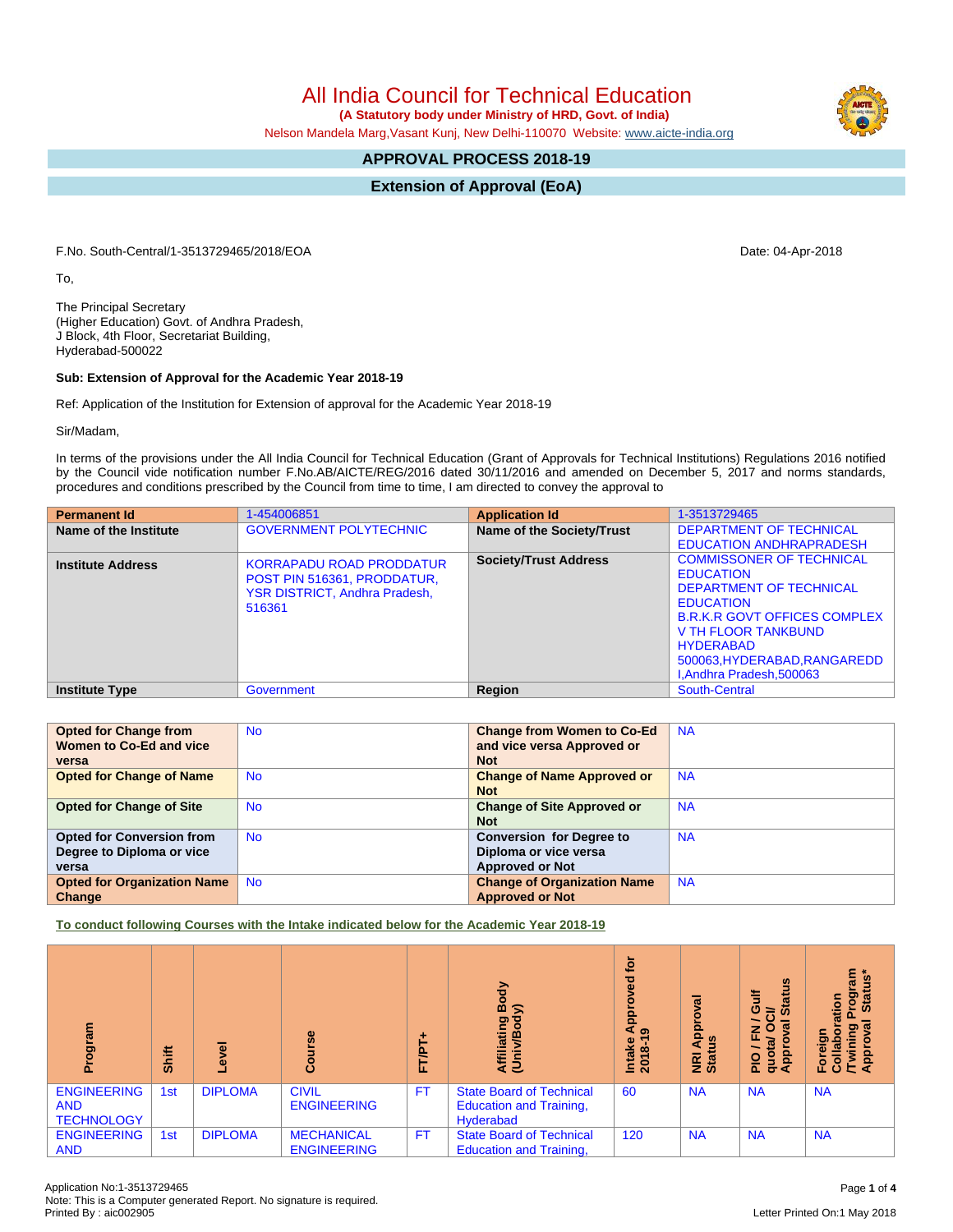| <b>TECHNOLOGY</b>                                     |                 |                |                                                                   |           | Hyderabad                                                                             |    |           |           |           |
|-------------------------------------------------------|-----------------|----------------|-------------------------------------------------------------------|-----------|---------------------------------------------------------------------------------------|----|-----------|-----------|-----------|
| <b>ENGINEERING</b><br><b>AND</b><br><b>TECHNOLOGY</b> | 1st             | <b>DIPLOMA</b> | <b>ELECTRICAL AND</b><br><b>ELECTRONICS</b><br><b>ENGINEERING</b> | <b>FT</b> | <b>State Board of Technical</b><br><b>Education and Training,</b><br><b>Hyderabad</b> | 60 | <b>NA</b> | <b>NA</b> | <b>NA</b> |
| <b>ENGINEERING</b><br><b>AND</b><br><b>TECHNOLOGY</b> | 1 <sub>st</sub> | <b>DIPLOMA</b> | <b>ELECTRONICS &amp;</b><br><b>COMMUNICATION</b><br><b>ENGG</b>   | <b>FT</b> | <b>State Board of Technical</b><br><b>Education and Training,</b><br><b>Hyderabad</b> | 60 | <b>NA</b> | <b>NA</b> | <b>NA</b> |
| <b>ENGINEERING</b><br><b>AND</b><br><b>TECHNOLOGY</b> | 1st             | <b>DIPLOMA</b> | <b>COMPUTER</b><br><b>ENGINEERING</b>                             | <b>FT</b> | <b>State Board of Technical</b><br><b>Education and Training,</b><br><b>Hyderabad</b> | 60 | <b>NA</b> | <b>NA</b> | <b>NA</b> |
| <b>ENGINEERING</b><br><b>AND</b><br><b>TECHNOLOGY</b> | 2 <sub>nd</sub> | <b>DIPLOMA</b> | <b>ELECTRONICS &amp;</b><br><b>COMMUNICATION</b><br><b>ENGG</b>   | <b>FT</b> | <b>State Board of Technical</b><br><b>Education and Training,</b><br><b>Hyderabad</b> | 60 | <b>NA</b> | <b>NA</b> | <b>NA</b> |
| <b>ENGINEERING</b><br><b>AND</b><br><b>TECHNOLOGY</b> | 2 <sub>nd</sub> | <b>DIPLOMA</b> | <b>MECHANICAL</b><br><b>ENGINEERING</b>                           | <b>FT</b> | <b>State Board of Technical</b><br><b>Education and Training,</b><br><b>Hyderabad</b> | 60 | <b>NA</b> | <b>NA</b> | <b>NA</b> |
| <b>ENGINEERING</b><br><b>AND</b><br><b>TECHNOLOGY</b> | 2 <sub>nd</sub> | <b>DIPLOMA</b> | <b>ELECTRICAL AND</b><br><b>ELECTRONICS</b><br><b>ENGINEERING</b> | <b>FT</b> | <b>State Board of Technical</b><br><b>Education and Training,</b><br><b>Hyderabad</b> | 60 | <b>NA</b> | <b>NA</b> | <b>NA</b> |

+FT –Full Time,PT-Part Time

| Deficiencies Noted based on Self Disclosure                                                                        |                   |  |  |  |  |
|--------------------------------------------------------------------------------------------------------------------|-------------------|--|--|--|--|
| <b>Particulars</b>                                                                                                 | <b>Deficiency</b> |  |  |  |  |
| <b>Other Details Deficiency</b>                                                                                    |                   |  |  |  |  |
| List of faculty and data uploaded on the Institute web portal                                                      | Yes               |  |  |  |  |
| Fees to be charged, Reservation policy, Admission policy and Document retention policy are uploaded in Institute's | Yes               |  |  |  |  |
| Website?                                                                                                           |                   |  |  |  |  |
| <b>Anti-Ragging Related Deficiency</b>                                                                             |                   |  |  |  |  |
| Constitution of Anti-Ragging Squad                                                                                 | Yes               |  |  |  |  |
| <b>Ombudsman Related Deficiency</b>                                                                                |                   |  |  |  |  |
| <b>Grievance Committee</b>                                                                                         | Yes               |  |  |  |  |
| <b>Other Facilities Deficiency</b>                                                                                 |                   |  |  |  |  |
| Barrier free Environment                                                                                           | Yes               |  |  |  |  |
| General Insuarance                                                                                                 | Yes               |  |  |  |  |
| Medical & Counseling                                                                                               | Yes               |  |  |  |  |
| Compliance of the National Academic Depository(NAD) as per MHRD Directives                                         | Yes               |  |  |  |  |
| Display Board within the premises as well as in the Website of the Institution Indicating the Feedback Facility of | Yes               |  |  |  |  |
| Students and Faculty available in the AICTE Web Portal                                                             |                   |  |  |  |  |
| Copies of AICTE Approvals (LOA and EOA of subsequent years)obtained since Inception of Institution till date shall | Yes               |  |  |  |  |
| be placed in the Website of the Institution                                                                        |                   |  |  |  |  |
| Provision to watch MOOCS Courses through Swayam                                                                    | Yes               |  |  |  |  |
| Group Insurance for Employees                                                                                      | Yes               |  |  |  |  |
| Applied membership-National Digital Library                                                                        | Yes               |  |  |  |  |
| Online Grievance Rederssal Mechanism                                                                               | Yes               |  |  |  |  |
| <b>Administrative Area Deficiency</b>                                                                              |                   |  |  |  |  |
| <b>Board Room</b>                                                                                                  | Yes               |  |  |  |  |
| Office All Inclusive                                                                                               | Yes               |  |  |  |  |
| Department Offices/Cabin for Head of Dept                                                                          | Yes               |  |  |  |  |
| Maintenance                                                                                                        | Yes               |  |  |  |  |
| Security                                                                                                           | Yes               |  |  |  |  |
| Housekeeping                                                                                                       | Yes               |  |  |  |  |
| Pantry for Staff/Faculty                                                                                           | Yes               |  |  |  |  |
| <b>Training Placement Office</b>                                                                                   | Yes               |  |  |  |  |
| <b>Amenities Area Deficiency</b>                                                                                   |                   |  |  |  |  |
| Boys Common Room                                                                                                   | Yes               |  |  |  |  |
| Girls Common Room                                                                                                  | Yes               |  |  |  |  |
| Cafeteria                                                                                                          | Yes               |  |  |  |  |
| <b>Stationery Store</b>                                                                                            | Yes               |  |  |  |  |
| First aid cum Sick Room                                                                                            | Yes               |  |  |  |  |
| <b>Faculty Deficiency</b>                                                                                          | Yes               |  |  |  |  |
| <b>Library Facilities</b>                                                                                          |                   |  |  |  |  |